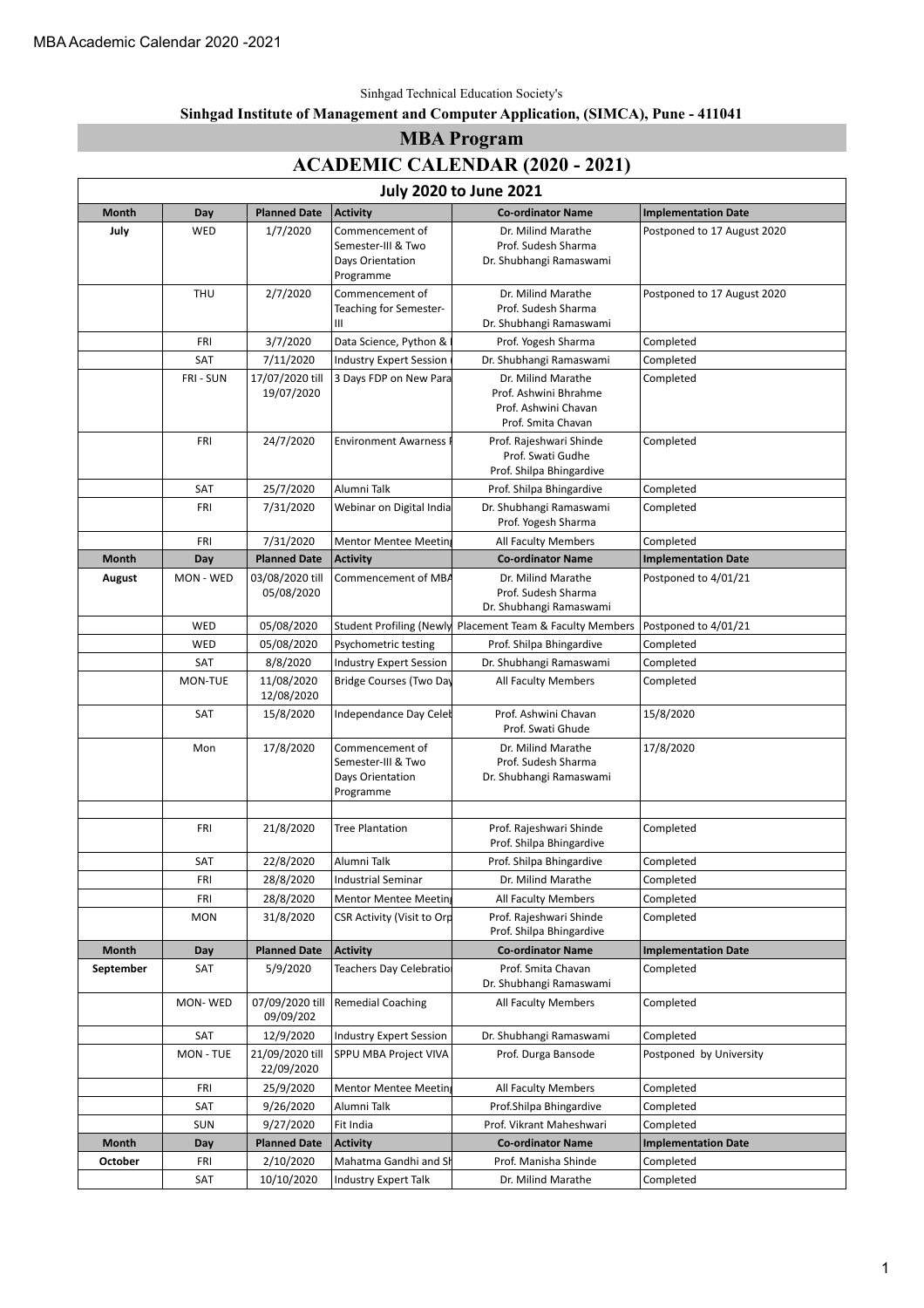|                 | <b>FRI</b><br>SAT | 16/10/2020                    | <b>Environment awareness</b>                          | Prof. Rajeshwari Shinde<br>Prof. Shilpa Bhingardive<br>Prof. Manisha Shinde | Completed                                         |
|-----------------|-------------------|-------------------------------|-------------------------------------------------------|-----------------------------------------------------------------------------|---------------------------------------------------|
|                 |                   |                               |                                                       |                                                                             |                                                   |
|                 |                   | 17/10/2020                    | Alumni Meeting                                        | Prof.Shilpa Bhingardive                                                     | Completed                                         |
|                 | MON - FRI         | 19/10/2020 till               | Mid-Term Exam                                         | Prof. Rajeshwari Shinde                                                     | 27/10/2020 till 3/11/2020                         |
|                 |                   | 23/10/2020                    |                                                       | Dr. Maruti Dhanwade                                                         |                                                   |
|                 |                   |                               |                                                       | Prof. Manisha Shinde                                                        |                                                   |
|                 |                   |                               |                                                       | Prof. Sudesh Sharma                                                         |                                                   |
|                 | SAT               | 24/10/2020                    | Skill Development Work                                | Prof. Rajeshwari Shinde<br>Prof. Swati Gudhe                                | Completed                                         |
|                 | <b>TUE</b>        | 27/10/2020                    | Poster Making Competit                                | Dr. Seema Choure<br>Prof. Swati Gudhe                                       | Completed                                         |
|                 | <b>MON</b>        | 26/10/2020                    | <b>Marketing Seminar</b>                              | Dr. Dhanawade<br>Dr. Milind Marathe<br>Prof. Sudesh Sharma                  | Completed                                         |
|                 | WED               | 28/10/2020                    | Rangoli Making Competi                                | Prof. Manisha Shinde<br>Prof. Shilpa Bhingardive<br>Prof. Durga Bansode     | Completed                                         |
|                 | <b>THU</b>        | 29/10/2020                    | Seminar on Start-up and                               | Prof. Vikrant Maheshwari<br>Prof. Yogesh Sharma                             | Completed                                         |
|                 | FRI               | 30/10/2020                    | Introduction to Value Ad                              | Dr. Milind Marathe<br>Prof. Sudesh Sharma                                   | Completed                                         |
|                 | FRI               | 30/10/2020                    | <b>Mentor Mentee Meeting</b>                          | All Faculty Members                                                         | Completed                                         |
| <b>Month</b>    | Day               | <b>Planned Date</b>           | <b>Activity</b>                                       | <b>Co-ordinator Name</b>                                                    | <b>Implementation Date</b>                        |
| <b>November</b> | <b>MON</b>        | 11/2/2020                     | Finalytics                                            | Prof. Swati Ghude                                                           | Completed                                         |
|                 |                   |                               |                                                       | Prof. Durga Bansode                                                         |                                                   |
|                 |                   |                               |                                                       | Prof. Raghunandan Helawade                                                  |                                                   |
|                 | FRI               | 6/11/2020                     | <b>Debate Competition</b>                             | Prof. Rajeshwari Shinde<br>Prof. Manisha Shinde                             | Completed                                         |
|                 | SAT               | 7/11/2020                     | Impact of Covid-19 on So                              | Prof. Shilpa Bhingardive                                                    | Completed                                         |
|                 | WED               | 11/11/2020                    | Career Guidance Session                               | Prof. Sudesh Sharma                                                         | Completed                                         |
|                 |                   |                               |                                                       | Dr. Milind Marathe                                                          |                                                   |
|                 | SAT               | 14/11/2020                    | Industry Expert Talk                                  | Dr. Shubhangi Ramaswami                                                     |                                                   |
|                 | <b>TUE</b>        | 17/11/2020                    | Operations & Business A                               | Prof. Manisha Shinde<br>Prof. Nitin Kanade                                  | Completed                                         |
|                 | <b>FRI</b>        | 20/11/2020                    | <b>HR Workshop</b>                                    | Prof. Rajeshwari Shinde<br>Dr. Shubhangi Ramaswami                          | Completed                                         |
|                 | SAT               | 21/11/2020                    | <b>Retail Marketing Workso</b>                        | Dr. Milind Marathe                                                          | Completed                                         |
|                 | <b>MON - FRI</b>  | 23/11/2020 till               | End-Term Examination                                  | Prof. Rajeshwari Shinde                                                     | 19/12/2020 24/12/2020                             |
|                 |                   | 27/11/2020                    |                                                       | Dr. Maruti Dhanwade                                                         |                                                   |
|                 |                   |                               |                                                       | Prof. Manisha Shinde                                                        |                                                   |
|                 |                   |                               |                                                       | Prof. Sudesh Sharma                                                         |                                                   |
|                 | FRI               | 27/11/2020                    | <b>Mentor Mentee Meeting</b>                          | All Faculty Members                                                         | Completed                                         |
|                 | SAT               | 28/11/2020                    | Alumni Talk                                           | Dr. Milind Marathe                                                          | Completed                                         |
| Month           | Day               | <b>Planned Date</b>           | <b>Activity</b>                                       | <b>Co-ordinator Name</b>                                                    | <b>Implementation Date</b>                        |
| December        | TUE               | 2/12/2020<br>5/12/2020        | <b>Book Review Competitio</b><br>Management Movie Ses | Dr. Seema Choure                                                            | Completed<br>Completed                            |
|                 | SAT               |                               |                                                       | Prof. Vikrant Maheshwari                                                    |                                                   |
|                 | SAT<br>MON - THU  | 12/12/2020<br>14/12/2020 till | <b>Industry Expert Session</b>                        | Dr. Milind Marathe<br>SPPU Examination (Depends on SPPU Notification)       | Completed                                         |
|                 |                   | 31/12/2020                    |                                                       |                                                                             |                                                   |
|                 | SAT               | 19/12/2021                    | Parents Meet                                          | Prof. Manisha Shinde                                                        | Completed                                         |
|                 | <b>MON</b>        | 14/12/2020                    | No Vehicle Day                                        | Prof. Vikrant Maheshwari                                                    | Completed                                         |
|                 | <b>FRI</b>        | 18/12/2020                    | Industrial Visit                                      | Prof. Vikrant Maheshwari<br>Prof. Amit Deshmukh                             | Completed                                         |
|                 | SAT               | 26/12/2020                    | Alumni Talk                                           | Prof.Shilpa Bhingardive                                                     | Completed                                         |
|                 | FRI               | 25/12/2020                    | <b>Mentor Mentee Meeting</b>                          | All Faculty Members                                                         | Completed                                         |
|                 | TUE               | 29/12/2020                    | CSR Activity (Visit to Old                            | Prof. Rajeshwari Shinde<br>Prof. Durga Bansode                              | Completed                                         |
|                 | <b>THU</b>        | 31/12/2020                    | E- News Letter Publicatio                             | Prof.Shilpa Bhingardive<br>Prof. Yogesh Sharma                              | Completed                                         |
| <b>Month</b>    | Day               | <b>Planned Date</b>           | <b>Activity</b>                                       | <b>Co-ordinator Name</b>                                                    | <b>Implementation Date</b>                        |
| January         | MON               | 3/1/2021                      | Savitri Bai Phule Jayanti                             | Prof. Manisha Shinde                                                        | Completed                                         |
|                 | SAT               | 1/9/2021                      | <b>Industry Expert Session</b>                        | Dr. Milind Marathe                                                          | Completed                                         |
|                 | <b>MON</b>        | 1/11/2021                     | Commencement of<br>Semester-II and IV                 | Prof. Sudesh Sharma                                                         | Postponed.<br>Sem IV Mar 2021<br>Sem II June 2021 |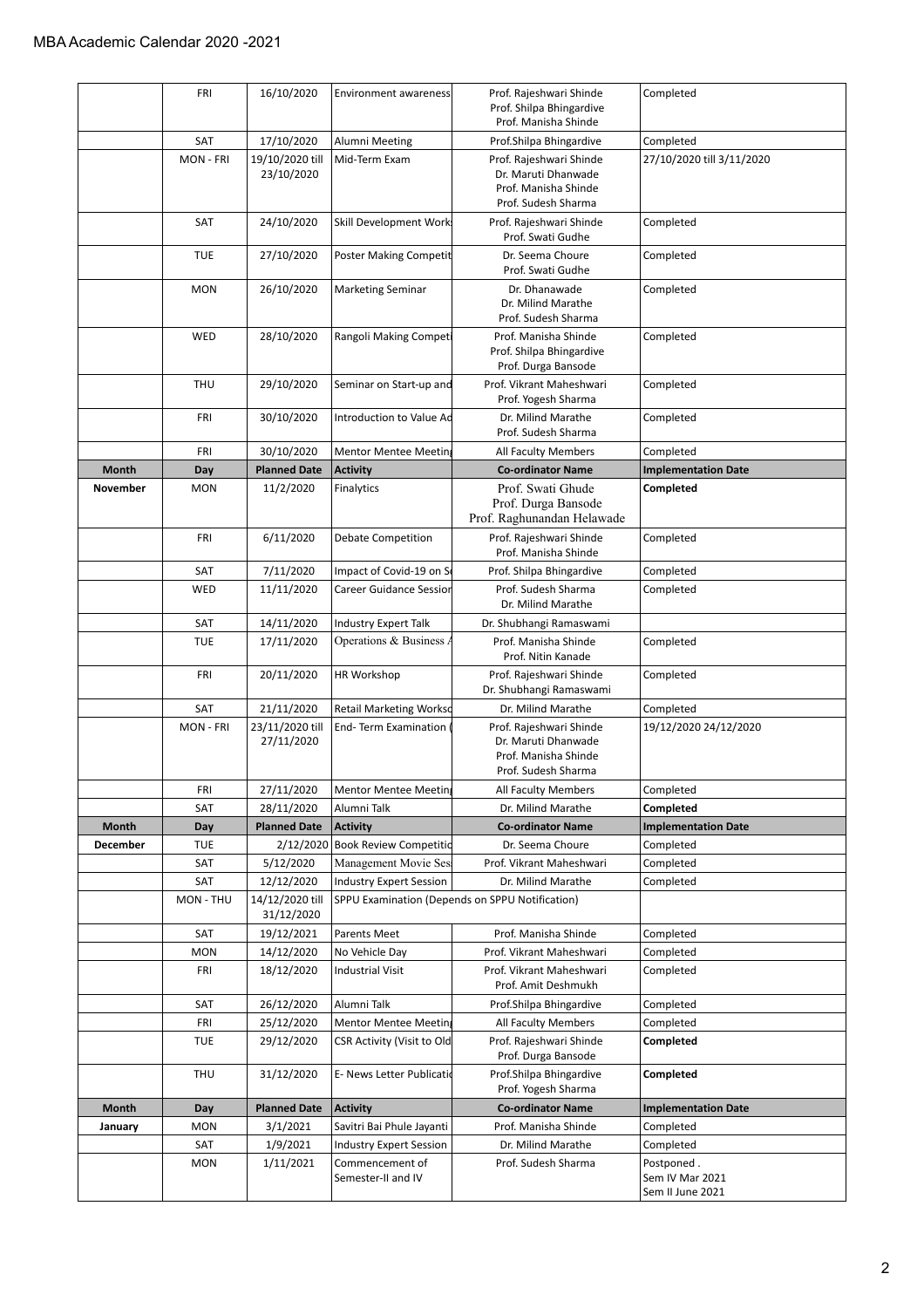|          | <b>TUE</b>     | 1/12/2021                     | Orientation<br>Programme for the<br>students (Semester-II) | Prof. Sudesh Sharma                                                                                  | Postponed.<br>Sem II June 2021       |
|----------|----------------|-------------------------------|------------------------------------------------------------|------------------------------------------------------------------------------------------------------|--------------------------------------|
|          | <b>TUE</b>     | 1/12/2021                     | National Youth Day Cele                                    | Dr. Shubhangi Ramaswami                                                                              | Completed                            |
|          | THU - FRI      | 15/01/2021 till<br>16/01/2021 | Reserach Methodology                                       | Dr. Milind Marathe<br>Dr. Maruti Dhanawade<br>Prof. Vikrant Maheshwari                               | Completed                            |
|          | SAT            | 1/17/2021                     | Alumni Meet                                                | Dr. Milind Marathe<br>Dr. Shubhangi Ramaswami<br>Prof. Shilpa Bhingardive<br>Prof. Manisha Shinde    | Completed                            |
|          | WED            | 1/20/2021                     | <b>State Level Seminar</b>                                 | Dr. Milind Marathe<br>Dr. Maruti Dhanawade                                                           | Completed                            |
|          | FRI            | 1/22/2021                     | Swachchh Bharat Abhiya                                     | Prof. Swati Gudhe<br>Dr. Seema Choure                                                                | Completed                            |
|          | SAT            | 1/23/2021                     | Alumni Talk                                                | Prof.Shilpa Bhingardive                                                                              | Completed                            |
|          | SAT            | 1/23/2021                     | Netaji Subhash Chandra                                     | Prof. Manisha Shinde                                                                                 | Completed                            |
|          | <b>TUE</b>     | 1/26/2021                     | Republic Day Celebratio                                    | Prof. Swati Ghude                                                                                    | Completed                            |
|          | WED            | 1/27/2021                     | Make in India                                              | Prof. Vikrant Maheshwari<br>Prof. Nitin Kanade                                                       | Completed                            |
|          | THU - FRI      | 28/01/2021 till<br>29/01/2021 | Bloomberg Training for F                                   | Prof. Raghunandan Helawade<br>Prof. Durga Bansode                                                    | Completed                            |
|          | THU            | 28/1/2021                     | <b>Industrial Visit</b>                                    | Prof. Vikrant Maheshwari<br>Prof. Amit Deshmukh                                                      | Completed                            |
|          | FRI            | 29/1/2021                     | Mentor Mentee Meeting                                      | All Faculty Members                                                                                  | Completed                            |
|          | SAT            | 30/1/2021                     | <b>Guest Session on Entrep</b>                             | Prof. Vikrant Maheshwari<br>Prof. Amit Deshmukh                                                      | Completed                            |
| Month    | Day            | <b>Planned Date</b>           | <b>Activity</b>                                            | <b>Co-ordinator Name</b>                                                                             | <b>Implementation Date</b>           |
| February | <b>TUE</b>     | 2/2/2021                      | Opaque                                                     | Prof. Vikrant Maheshwari<br>Prof. Nitin Kanade                                                       | Completed                            |
|          | FRI            | 2/5/2021                      | Best from Waste (Studer                                    | Prof. Shilpa Bhingardive<br>Prof. Amit Deshmukh                                                      | Completed                            |
|          | <b>FRI-TUE</b> | 05/02/2021 till<br>9/02/2021  | Sinhgad Karandak / Sped                                    | Prof. Swati Ghude<br>Prof. Vikrant Maheshwari                                                        | Withdrawn due to COVID - 19 Pandemic |
|          | THU-SAT        | 11/02/2021 till<br>13/02/2021 | National Conference (3 I                                   | Dr. Milind Marathe<br>Dr. Shubhangi Ramaswami<br>Prof. Rajeshwari Shinde<br>Prof. Manisha Shinde     | Completed                            |
|          | TUE-THU        | 16/02/2021 till<br>18/02/2021 | <b>Remedial Coaching</b>                                   | All Faculty Members                                                                                  | Completed                            |
|          | SAT            | 20-Feb-21                     | <b>Industry Expert Session</b>                             | Dr. Shubhangi Ramaswami                                                                              | Completed                            |
|          | <b>FRI</b>     | 19-Feb-21                     | Chatrapati Shivaji Mahar                                   | Prof. Manisha Shinde<br>Prof. Amit Deshmukh                                                          | Completed                            |
|          | <b>MON</b>     | 22-Feb-21                     | <b>Excel Competition</b>                                   | Prof. Manisha Shinde                                                                                 | Completed                            |
|          | <b>TUE</b>     | 23-Feb-21                     | <b>Fund Raising Activity for</b>                           | Prof. Rajeshwari Shinde<br>Prof. Shilpa Bhingardive                                                  | Completed                            |
|          | THU            | 25-Feb-21                     | <b>Industrial Visit</b>                                    | Prof. Vikrant Maheshwari<br>Prof. Amit Deshmukh                                                      | Completed                            |
|          | FRI            | 26-Feb-21                     | <b>Blood Donation Camp</b>                                 | Prof. Rajeshwari Shinde<br>Prof. Swati Gudhe                                                         | Completed                            |
|          | FRI            | 26-Feb-21                     | <b>Mentor Mentee Meeting</b>                               | All Faculty Members                                                                                  | Completed                            |
|          | SAT            | 27-Feb-21                     | Alumni Talk                                                | Dr. Milind Marathe                                                                                   | Completed                            |
| Month    | Day            | <b>Planned Date</b>           | <b>Activity</b>                                            | <b>Co-ordinator Name</b>                                                                             | <b>Implementation Date</b>           |
| March    | Mon            | 01/03/2021                    | Commencement of<br>Semester-IV                             | Prof. Sudesh Sharma                                                                                  | 01/03/2021                           |
| March    | THU-SAT        | 4/03/2021 till<br>06/03/2021  | International Conference                                   | Dr. Milind Marathe<br>Dr. Ashwini Brahme<br>Prof. Pradeep Shitole<br>Prof.Shilpa Bhingardive         | Completed                            |
|          | <b>TUE</b>     | 9/3/2021                      | Project Management Wo                                      | Prof. Manisha Shinde                                                                                 | Completed                            |
|          | <b>TUE</b>     | 12/3/2021                     | <b>CSR Activity (Village Ado</b>                           | Prof. Rajeshwari Shinde<br>Prof. Durga Bansode                                                       | Completed                            |
|          | SAT            | 13/3/2021                     | HR Meet                                                    | Dr. Milind Marathe<br>Dr. Shubhangi Ramaswami<br>Prof. Rajeshwari Shinde<br>Prof. Shilpa Bhingardive | Completed                            |
|          | <b>TUE</b>     | 8/3/2021                      | Women's Day Celebratid                                     | Prof. Shilpa Bhingardive<br>Prof. Manisha Shinde                                                     | Completed                            |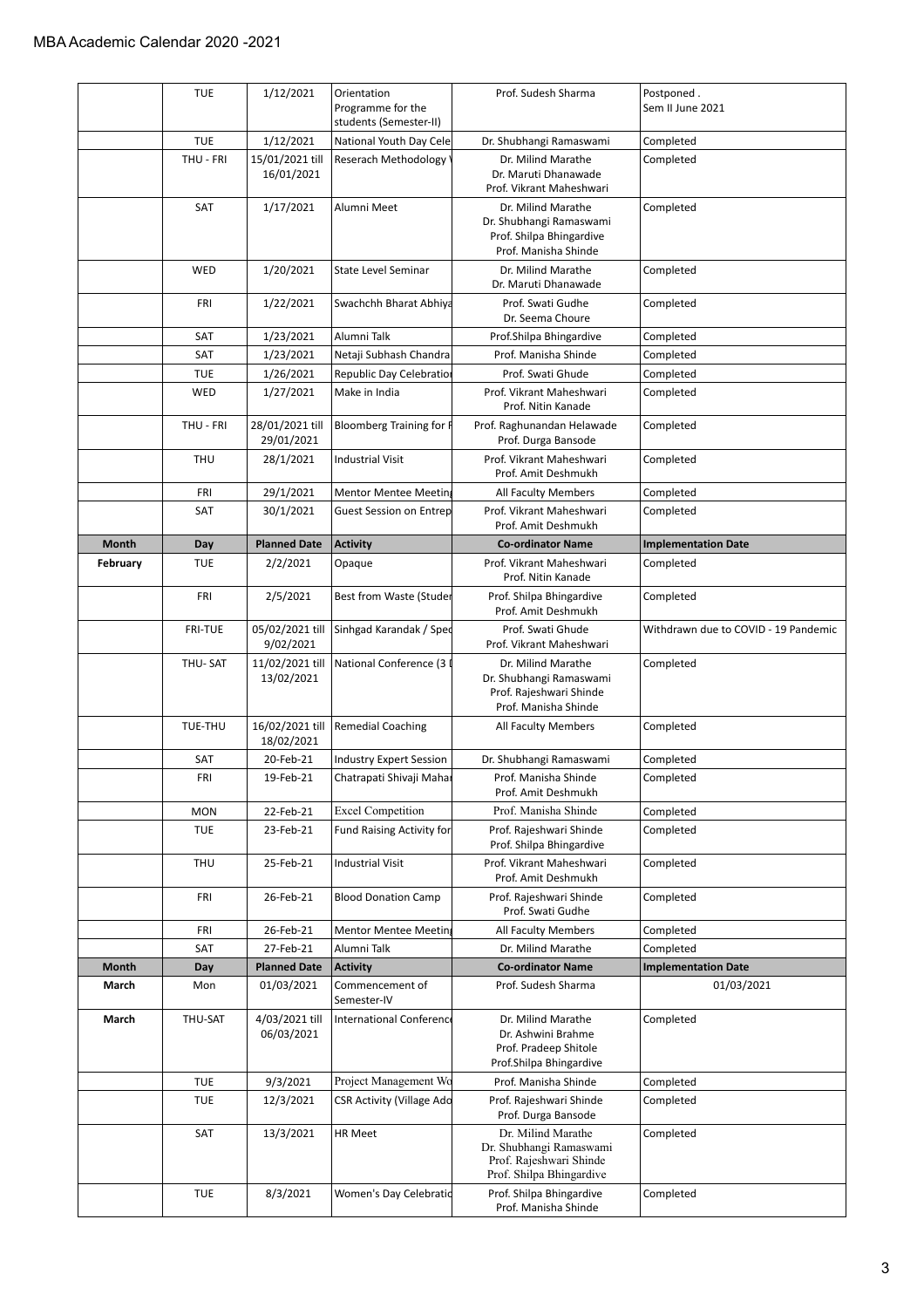|              | <b>TUE</b>       | 16/3/2021                     | One Day Selling Activity                                                    | Prof. Amit Deshmukh<br>Prof. Vikrant Maheshwari<br>Prof. Shilpa Bhingardive                   | Completed                  |
|--------------|------------------|-------------------------------|-----------------------------------------------------------------------------|-----------------------------------------------------------------------------------------------|----------------------------|
|              | SAT              | 13/3/2021                     | <b>Industry Expert Session</b>                                              | Dr. Milind Marathe                                                                            | Completed                  |
|              | MON - FRI        | 15/03/2021 till<br>19/03/2021 | Mid Term Examination                                                        | Prof. Rajeshwari Shinde<br>Dr. Maruti Dhanwade<br>Prof. Manisha Shinde<br>Prof. Sudesh Sharma | 30/3/2021 3/4/2021         |
|              | WED              | 24/3/2021                     | <b>Industrial Visit</b>                                                     | Prof. Vikrant Maheshwari<br>Prof. Amit Deshmukh                                               | Completed                  |
|              | FRI              | 26/3/2021                     | <b>Mentor Mentee Meeting</b>                                                | All Faculty Members                                                                           | Completed                  |
|              | SAT              | 27/3/2021                     | Alumni Talk                                                                 | Prof.Shilpa Bhingardive                                                                       | Completed                  |
| <b>Month</b> | Day              | <b>Planned Date</b>           | <b>Activity</b>                                                             | <b>Co-ordinator Name</b>                                                                      | <b>Implementation Date</b> |
| April        | <b>SUN</b>       | 11/4/2021                     | Mahatma Phule Jayanti                                                       | Prof. Manisha Shinde<br>Prof. Durga Bansode                                                   | Completed                  |
|              | WED              | 14/4/2021                     | Dr. Babasaheb Ambedka                                                       | Prof. Manisha Shinde<br>Prof. Durga Bansode                                                   | Completed                  |
|              | <b>MON - SAT</b> | 19/04/2021 till<br>24/04/2021 | <b>End Term Examination</b>                                                 | Prof. Rajeshwari Shinde<br>Dr. Maruti Dhanwade<br>Prof. Manisha Shinde<br>Prof. Sudesh Sharma | Completed                  |
|              | THU              | 23/2/2021                     | Prize Distribution                                                          | Prof. Manisha Shinde                                                                          | Completed                  |
|              | FRI              | 30/4/2021                     | <b>Mentor Mentee Meeting</b>                                                | All Faculty Members                                                                           | Completed                  |
|              | MON - THU        |                               |                                                                             | 4/2021 - 30/04/2 Preparatory Leave (Depends on SPPU Notification)                             | Completed                  |
| <b>Month</b> | Day              | <b>Planned Date</b>           | <b>Activity</b>                                                             | <b>Co-ordinator Name</b>                                                                      | <b>Implementation Date</b> |
| May          | <b>SAT</b>       | 1/5/2021                      | Maharashtra Din & Labo                                                      | Prof. Manisha Shinde<br>Prof. Durga Bansode                                                   | Completed                  |
|              | <b>MON</b>       | 3/5/2021                      | <b>SIP Orientation Session</b>                                              | Prof. Raghunandan Helwade<br>Prof. Durga Bansode<br>Prof. Swati Gudhe                         | Post poned to July 2021    |
|              |                  |                               | 17/05/2021 to 31/05/ SPPU SIP Viva Voce Exan                                | Prof. Durga Bansode<br>Prof. Swati Gudhe                                                      | Completed till 31/05/2021  |
|              | <b>MON - SAT</b> | 15/05/2021 till<br>29/05/2021 |                                                                             | SPPU Examination (Depends on SPPU Notification) (MBA 2019                                     | Completed upto June 2021   |
|              | FRI              | 28/5/2021                     | Mentor Mentee Meeting                                                       | All Faculty Members                                                                           | Completed                  |
| <b>Month</b> | Day              | <b>Planned Date</b>           | <b>Activity</b>                                                             | <b>Co-ordinator Name</b>                                                                      | <b>Implementation Date</b> |
| June         | Tue              | 1/6/2021                      | Comencement &<br>Orientation<br>Programme for the<br>students (Semester-II) | Prof. Sudesh Sharma                                                                           | 1/6/2021                   |
| June         | <b>MON</b>       | 21/6/2021                     | <b>International Yog Diwas</b>                                              | Dr. Shubhangi Ramaswami                                                                       | Completed                  |
|              | WED              | 30/6/2021                     | E- News Letter Publicatio                                                   | Prof.Shilpa Bhingardive<br>Prof. Yogesh Sharma                                                | Completed                  |
|              |                  |                               |                                                                             |                                                                                               |                            |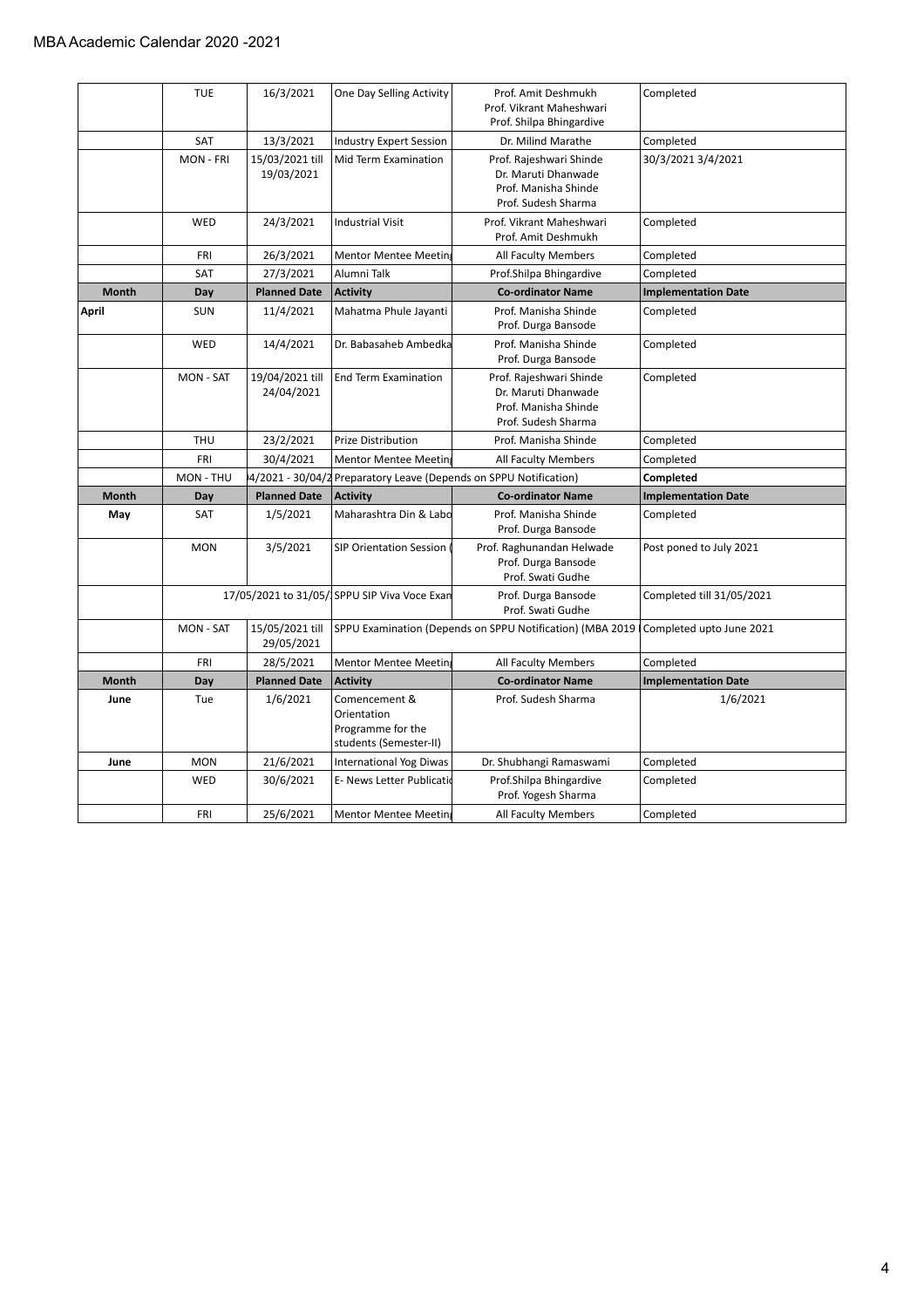## **Sinhgad Technical Education Society's SINHGAD INSTITUTE OF MANAGEMENT AND COMPUTER APPLICATION MCA Programme Academic Year 2020-21 Academic Session July-December 2020**

#### **Academic Calendar**

| August - 2020   |                                                                                            |                            |  |  |  |
|-----------------|--------------------------------------------------------------------------------------------|----------------------------|--|--|--|
| <b>Date</b>     | <b>Activity</b>                                                                            | <b>Faculty Coordinator</b> |  |  |  |
| 3 (Mon)         | Commencement of Semester-III and V<br>$\bullet$                                            |                            |  |  |  |
|                 | Orientation Programme for the students (Semester-III<br>$\bullet$<br>and $V$ )             | <b>Subject Teachers</b>    |  |  |  |
| 4 (Tue)         | Commencement of Teaching for Semester-III and V                                            |                            |  |  |  |
| 28 (Fri)        | <b>Industrial Seminar</b>                                                                  | Ms. Ashwini Chavan         |  |  |  |
| 31 (Mon)        | Academic feedback from the students<br>$\bullet$<br>$\bullet$                              | Director                   |  |  |  |
|                 | Counseling to students & Teacher based on Feedback<br>September-2020                       |                            |  |  |  |
|                 |                                                                                            |                            |  |  |  |
| $1$ (Tue)       | Induction and Orientation Programme for Semester-I<br>$\bullet$                            |                            |  |  |  |
|                 | (Depends on completion of DTE Process)<br>Submission of the Attendance Analysis for August | <b>Class Coordinators</b>  |  |  |  |
|                 | $\bullet$<br>Commencement of Teaching for Semester-I<br>$\bullet$                          |                            |  |  |  |
| 2 (Wed)         | Meeting with attendance defaulters<br>$\bullet$                                            | <b>Class Coordinators</b>  |  |  |  |
|                 | Commencement of Teaching for Semester-I                                                    |                            |  |  |  |
|                 | Submission of the Assignment<br>$\bullet$                                                  | <b>Subject Faculties</b>   |  |  |  |
| 7 (Wed)         | Analysis of the backlog subject statistics & Prepare Plan for                              | <b>Class Coordinators</b>  |  |  |  |
|                 | the same                                                                                   |                            |  |  |  |
| 18(Fri)         | Value Addition on Communication Skill (First Half)                                         |                            |  |  |  |
| 18 (Fri)        | <b>Industrial Seminar</b>                                                                  |                            |  |  |  |
| 24 (Thu)        | Value Addition on Communication Skill (First Half)                                         |                            |  |  |  |
| 25 (Fri)        | <b>Industrial Seminar</b><br>$\bullet$                                                     | Ms. Ashwini Chavan         |  |  |  |
|                 | <b>TWG Meeting</b><br>$\bullet$                                                            | <b>Respective Faculty</b>  |  |  |  |
| 23(Fri)         | <b>Online Debate Competition</b><br>$\bullet$                                              |                            |  |  |  |
| 30 (Wed)        | Online Nature Photography Competition<br>$\bullet$                                         |                            |  |  |  |
| 30 (Wed)        | Academic feedback from the students<br>$\bullet$                                           | Director                   |  |  |  |
|                 | Counseling to students & Teacher based on Feedback<br>$\bullet$                            |                            |  |  |  |
|                 | <b>Submission of Assignment</b>                                                            | <b>Subject Faculties</b>   |  |  |  |
| October-2020    |                                                                                            |                            |  |  |  |
| $1$ (Thu)       | Submission of the Attendance Analysis for August                                           | <b>Class Coordinators</b>  |  |  |  |
| 9 (Fri)         | Meeting with attendance defaulters<br>$\bullet$                                            | <b>Class Coordinators</b>  |  |  |  |
| 13 (Fri)        | LOGICA 2020-21                                                                             |                            |  |  |  |
| $19 (Mon) - 22$ | Mid-Term Exam                                                                              | Dr. Poonam Sawant          |  |  |  |
| (Thu)           |                                                                                            | & Ms. Smita Chavan         |  |  |  |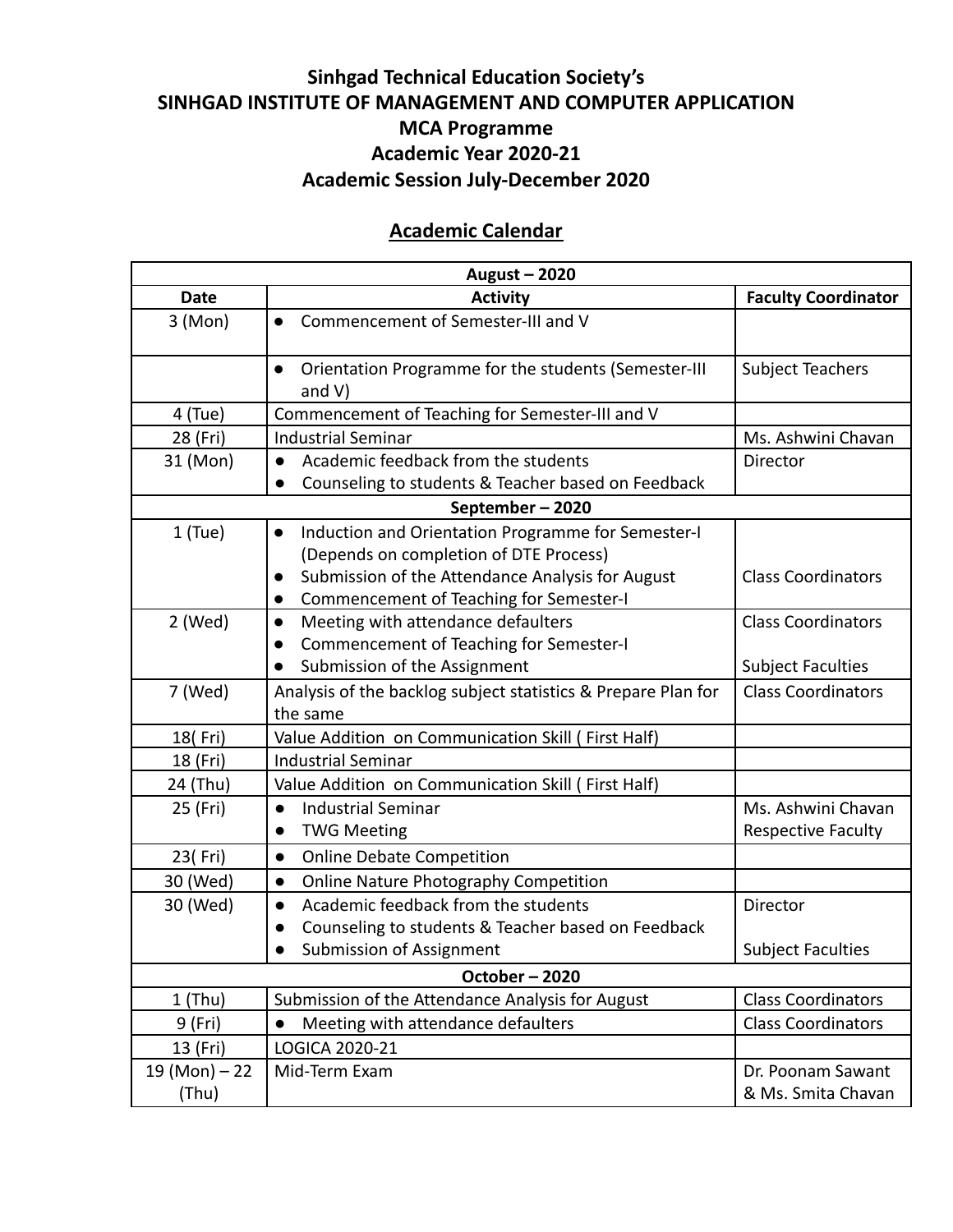| Date                     | <b>Activity</b>                                                                                                                                         | <b>Faculty Coordinator</b>                      |  |  |  |
|--------------------------|---------------------------------------------------------------------------------------------------------------------------------------------------------|-------------------------------------------------|--|--|--|
| 23 (Fri)                 | <b>Technical and Social Poster Competition</b>                                                                                                          |                                                 |  |  |  |
| 23 (Fri)                 | <b>Industrial Seminar</b>                                                                                                                               | Ms. Ashwini Chavan                              |  |  |  |
| 30 (Fri)                 | Assignment Submission<br>$\bullet$                                                                                                                      | <b>Subject Faculties</b>                        |  |  |  |
| 30 (Fri)                 | Value Addition Course First Half)                                                                                                                       |                                                 |  |  |  |
| 30 (Fri)                 | Technical Model Making Competition (Second Half)                                                                                                        |                                                 |  |  |  |
|                          | November - 2020                                                                                                                                         |                                                 |  |  |  |
| 2 (Mon)                  | Submission of the Attendance Analysis for September<br>$\bullet$                                                                                        | <b>Class Coordinators</b>                       |  |  |  |
| 6 (Fri)                  | Meeting with overall defaulters (Attendance and<br>$\bullet$<br>Internal Assessment defaulters)                                                         | <b>Class Coordinators</b>                       |  |  |  |
|                          | <b>Faulty Meeting</b><br>$\bullet$                                                                                                                      | Director                                        |  |  |  |
| 9 (Mon)                  | Result Declaration of Mid Term Exam                                                                                                                     | Dr. Poonam Sawant<br>& Ms. Smita Chavan         |  |  |  |
| 20 (Fri)                 | <b>Industrial Seminar</b><br>$\bullet$<br>Last Day of Teaching<br>$\bullet$<br>Defaulter List and Attendance Analysis Display on<br><b>Notice Board</b> | Ms. Ashwini Chavan<br><b>Class Coordinators</b> |  |  |  |
| $23 (Mon) -$<br>27 (Fri) | End Term Examination of MCA-I/II/III and Practical<br>Examination & Project Evaluation                                                                  |                                                 |  |  |  |
| December - 2020          |                                                                                                                                                         |                                                 |  |  |  |
| 4 (Fri)                  | <b>TWG Counselling and Meeting</b>                                                                                                                      | <b>Respective Faculty</b>                       |  |  |  |
| 11 (Fri)                 | Submission of the Internal Marks                                                                                                                        |                                                 |  |  |  |
| $21 (Mon) - 31$<br>(Thu) | Tentative Date of University Examination                                                                                                                |                                                 |  |  |  |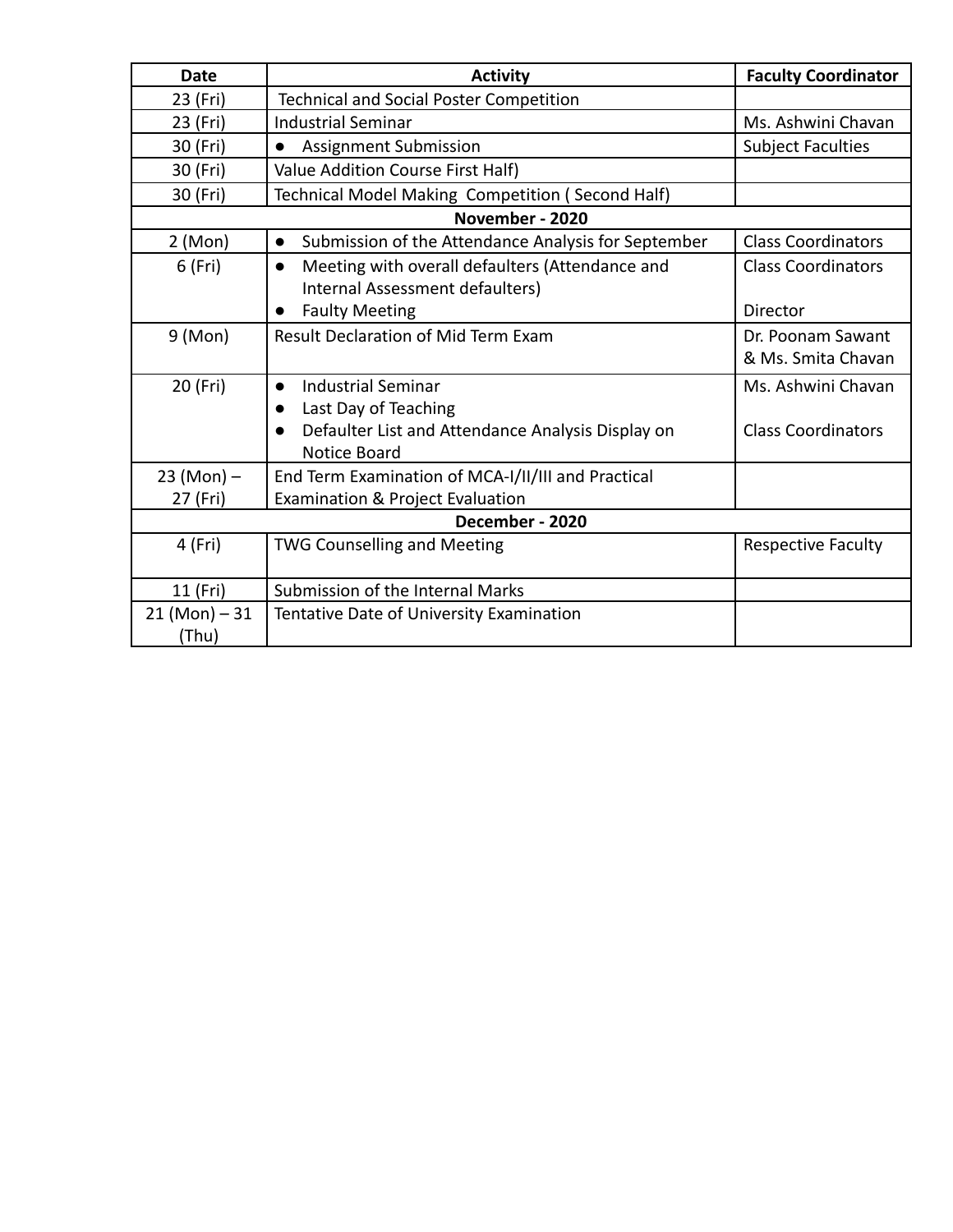# **Sinhgad Technical Education Society's SINHGAD INSTITUTE OF MANAGEMENT AND COMPUTER APPLICATION MCA Programme Academic Session January - April 2021**

## **Academic Calendar**

| January - 2021  |                                                           |                            |  |  |
|-----------------|-----------------------------------------------------------|----------------------------|--|--|
| <b>Date</b>     | <b>Activity</b>                                           | <b>Faculty Coordinator</b> |  |  |
| $1(Fri) - 15$   | Tentative Date of University Examination                  |                            |  |  |
| (Fri)           |                                                           |                            |  |  |
| 20 (Wed)        | Commencement of Teaching for Sem - II & IV                |                            |  |  |
| 22 (Fri)        | <b>Faculty Meeting</b><br>$\bullet$                       | Director                   |  |  |
|                 | <b>Industrial Seminar</b><br>$\bullet$                    | Ms. Ashwini Chavan         |  |  |
| 29 (Fri)        | Technical Rangoli Competition (Second Half)               |                            |  |  |
| 30 (Sat)        | Alumni Meet - 2020                                        | Mr. Sachin Gupta           |  |  |
|                 | February - 2021                                           |                            |  |  |
| 1 (Mon)         | Submission of Attendance Analysis of January              | <b>Class Coordinator</b>   |  |  |
| 5 (Fri)         | Directors meeting with defaulter students<br>$\bullet$    | Director                   |  |  |
|                 | Counseling to the students & Teacher                      |                            |  |  |
| 10 (Wed)        | <b>Students Research Paper Presentation Competition (</b> | Dr. Ashwini Brahme         |  |  |
|                 | First Half)                                               |                            |  |  |
|                 | Sinhgad Karandak - Techtonic Events                       |                            |  |  |
|                 | Sinhgad Karandak - Cultural Event                         | Ms. Smita Chavan           |  |  |
| 12 (Fri)        | Industrial Seminar (first half))<br>$\bullet$             | Ms. Ashwini Chavan         |  |  |
| 12 (Fri)        | Best From Waste Competition (Second Half)                 | Ms. Ashwini Chavan         |  |  |
| 18 (Thu)        | <b>Faculty Meeting</b><br>$\bullet$                       | Director                   |  |  |
| $25$ (Thu) - 27 | International/National Conference                         |                            |  |  |
| (Sat)           |                                                           |                            |  |  |
|                 | <b>March - 2021</b>                                       |                            |  |  |
| 1 (Mon)         | Submission of Attendance Analysis of February             | <b>Class Coordinator</b>   |  |  |
| 5 (Fri)         | <b>Value Addition course</b>                              |                            |  |  |
| 5 (Fri)         | Directors meeting with defaulter students<br>$\bullet$    | Director                   |  |  |
|                 | Academic feedback<br>$\bullet$                            | Mr. Yogesh Sharma          |  |  |
|                 | <b>Parent Meet</b><br>$\bullet$                           | <b>Class Coordinators</b>  |  |  |
| $8 (Mon) - 10$  | Mid-Term Exam                                             | Dr. Poonam Sawant &        |  |  |
| (Wed)           |                                                           | Ms. Smita Chavan           |  |  |
| 11 (Thu) - 12   | Research Methodology Workshop                             | Dr. Ashwini Brahme         |  |  |
| (Fri)           |                                                           |                            |  |  |
| 19 (Fri)        | <b>Industrial Seminar</b>                                 | Prof. Ashwini Chavan       |  |  |
| 26 (Fri)        | Declaration of Mid - Term Exam Result                     | Dr. Poonam Sawant &        |  |  |
|                 |                                                           | Ms. Smita Chavan           |  |  |
| 31 (Wed)        | <b>Faculty Meeting</b>                                    | Director                   |  |  |